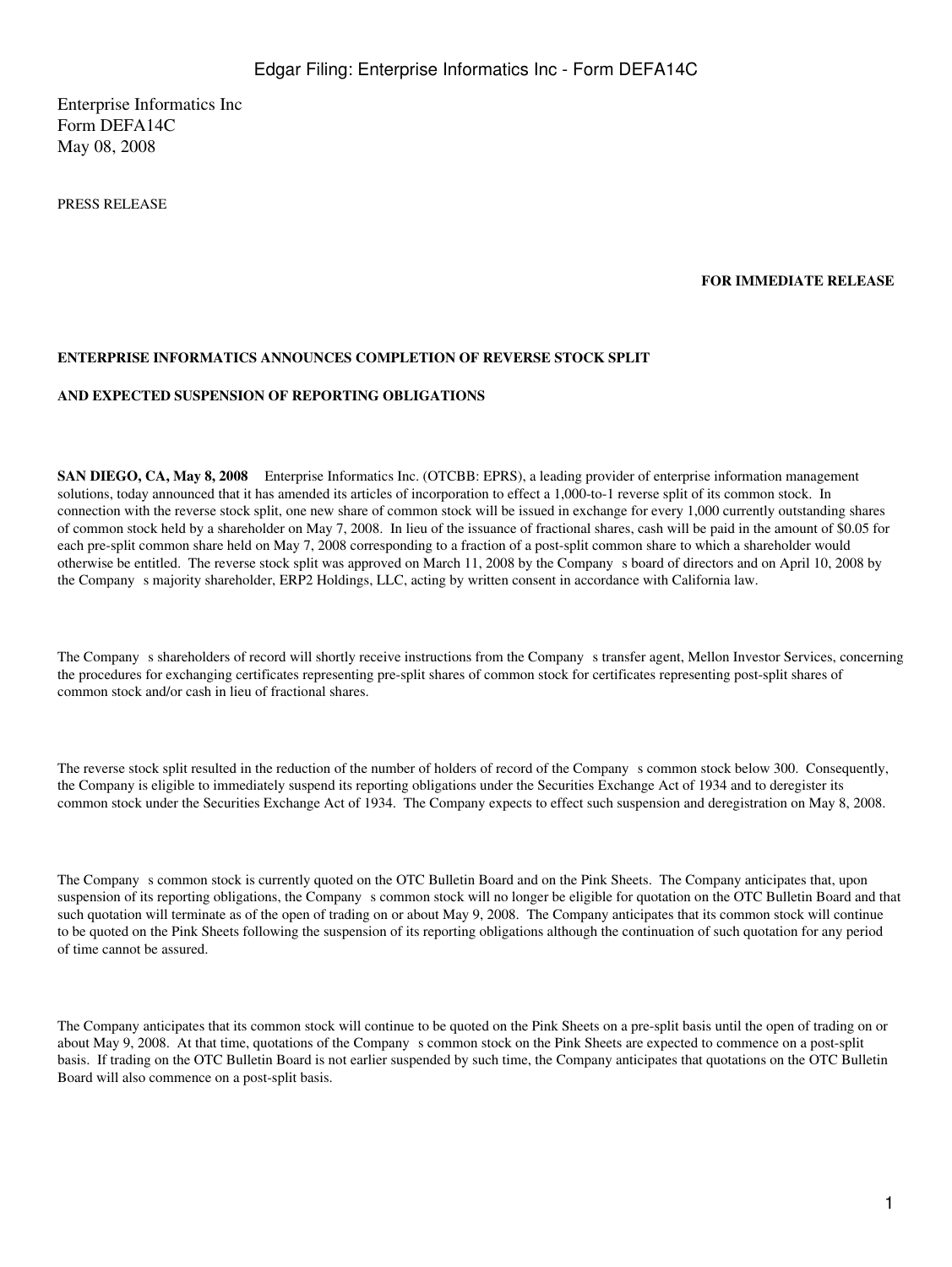# Edgar Filing: Enterprise Informatics Inc - Form DEFA14C

The Company expects that, upon the reverse stock split becoming effective for purposes of quotation on the Pink Sheets and, if applicable, on the OTC Bulletin Board, the Company s common stock will trade under a new trading symbol. The Company will announce the new symbol once it is received.

### **COMPANY**

**CONTACT: Alan Kiraly, CEO John Low, CFO (858) 625-3000**